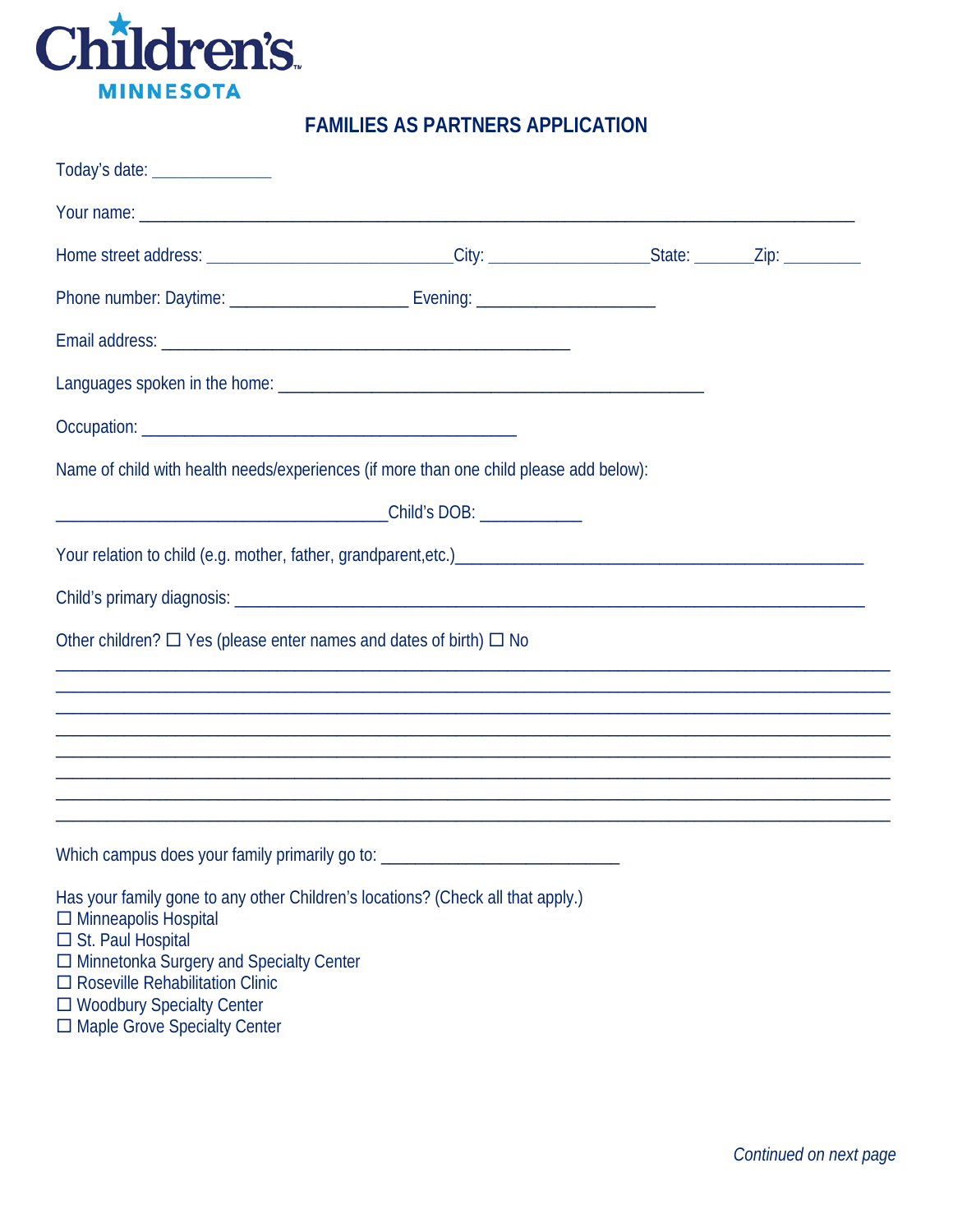

**Primary Care Clinics**  $\Box$  Minneapolis Clinic  $\Box$  St. Paul Clinic □ Metropolitan Pediatric Specialists  $\Box$  Burnsville Clinic  $\Box$  Edina Clinic  $\square$  Shakopee Clinic  $\Box$  Hugo Clinic □ West St. Paul Clinic  $\Box$  Partners in Pediatrics  $\Box$  Brooklyn Park Clinic □ Maple Grove Clinic  $\Box$  Plymouth Clinic  $\Box$  Rogers Clinic  $\Box$  St. Louis Park Clinic

Would you be able to make a commitment to join committees, family panels, etc. held on various dates and times?  $\Box$  Yes  $\Box$  No

If yes, what is your availability? Please indicate the hours you are available:

| Day      | Monday | Tuesday | Wednesday | Thursday | Friday | Weekends |
|----------|--------|---------|-----------|----------|--------|----------|
| Daytime: |        |         |           |          |        |          |
|          |        |         |           |          |        |          |
| Evening: |        |         |           |          |        |          |
|          |        |         |           |          |        |          |

Comments on availability?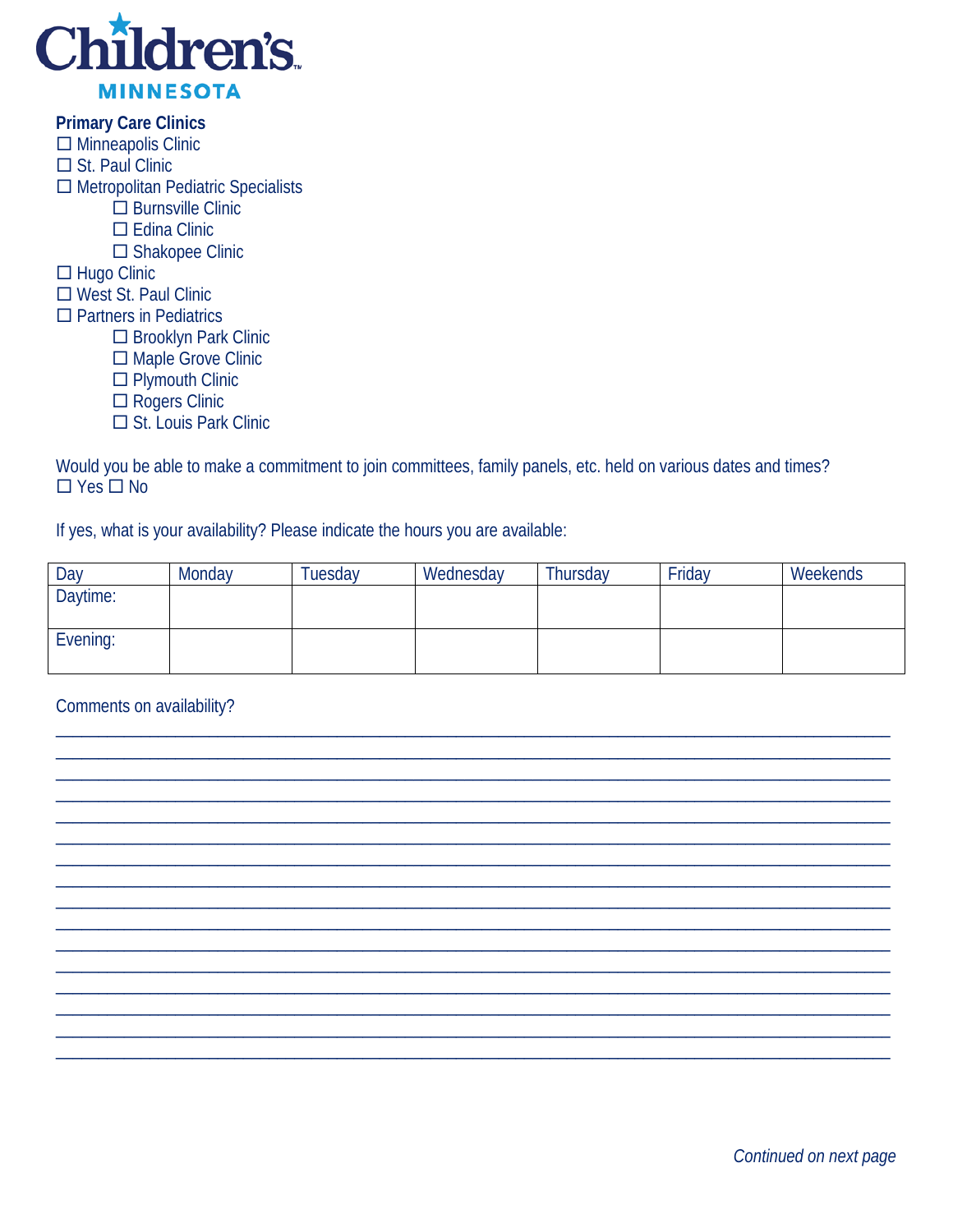## Children's **MINNESOTA**

What services has your family used? (Check all that apply.) Check **past year** if you have used this service within the past year or **Ever** if you have ever used this service.

| Past<br>Year<br>$\Box$<br>$\Box$<br>$\Box$          | Ever<br>$\Box$ Emergency (ED)<br>$\Box$ Special care nursery (SCN)<br>$\Box$ Neonatal intensive care unit                                                 | Past<br>Year<br>$\Box$<br>$\Box$<br>$\Box$     | <b>Ever</b><br>$\Box$ Hematology/oncology<br>$\Box$ Home care or hospice<br>$\Box$ Immunology                                                      |
|-----------------------------------------------------|-----------------------------------------------------------------------------------------------------------------------------------------------------------|------------------------------------------------|----------------------------------------------------------------------------------------------------------------------------------------------------|
| $\Box$<br>$\Box$<br>□<br>$\Box$<br>$\Box$<br>$\Box$ | (NICU)<br>□ Pediatric ICU (PICU)<br>$\Box$ Day/outpatient surgery<br>$\square$ Short stay (SSU)<br>$\Box$ Infant care center (ICC)<br>$\Box$ Neurosurgery | $\Box$<br>$\Box$<br>$\Box$<br>$\Box$<br>$\Box$ | $\square$ Integrative medicine<br>$\Box$ Lab<br>$\Box$ Nephrology<br>$\Box$ Neurology<br>$\Box$ The Mother Baby Center<br>(Mpls., St. Paul, Mercy) |
| $\Box$                                              | <b>Specialty services:</b><br>$\Box$ NICU follow up clinic                                                                                                | □                                              | $\Box$ Adolescent medicine                                                                                                                         |
| $\Box$                                              | $\Box$ Asthma/allergy                                                                                                                                     | $\Box$                                         | $\Box$ Orthopedics                                                                                                                                 |
| $\Box$<br>$\Box$                                    | $\Box$ Audiology<br>$\Box$ Autism                                                                                                                         | $\Box$<br>$\Box$                               | $\square$ Pain /palliative care<br>$\Box$ Pharmacy                                                                                                 |
| $\Box$                                              | $\Box$ Birth center (St. Paul)                                                                                                                            | $\Box$                                         | $\Box$ Psychiatry                                                                                                                                  |
| □                                                   | $\Box$ Cardiology                                                                                                                                         | $\Box$                                         | $\Box$ Psychology                                                                                                                                  |
| $\Box$                                              | $\Box$ Cath lab                                                                                                                                           | $\Box$                                         | $\Box$ Respiratory/pulmonology                                                                                                                     |
| $\Box$                                              | $\Box$ Cleft/craniofacial clinic                                                                                                                          | $\Box$                                         | $\Box$ Radiology                                                                                                                                   |
| $\Box$                                              | $\Box$ Cystic fibrosis clinic                                                                                                                             | $\Box$                                         | $\square$ Sleep lab/center                                                                                                                         |
| $\Box$                                              | $\Box$ Developmental clinic                                                                                                                               | $\Box$                                         | $\square$ Special diagnostics                                                                                                                      |
| $\Box$                                              | $\Box$ Down syndrome clinic                                                                                                                               | $\Box$                                         | $\Box$ Surgery                                                                                                                                     |
| $\Box$<br>$\Box$                                    | $\Box$ Ear, nose and throat (ENT)<br>$\square$ Eating disorders                                                                                           | $\Box$<br>$\Box$                               | $\Box$ Trauma<br>$\Box$ Urology                                                                                                                    |
| $\Box$                                              | $\Box$ Endocrine/diabetes                                                                                                                                 | $\Box$                                         | $\Box$ Other:                                                                                                                                      |
| $\Box$                                              | $\Box$ Epilepsy clinic                                                                                                                                    |                                                |                                                                                                                                                    |
|                                                     | <b>Rehabilitation:</b>                                                                                                                                    |                                                |                                                                                                                                                    |

- 
- □ □ Gastroenterology/ GI □ □ □ Physical therapy
- 
- 
- $\Box$   $\Box$  Feeding clinic  $\Box$   $\Box$  Animal assisted therapy  $\Box$   $\Box$  Animal assisted therapy  $\Box$   $\Box$  Physical therapy
	-
- General pediatric clinic Occupational therapy
- $\square$   $\square$  Genetics  $\square$   $\square$  Speech/language therapy